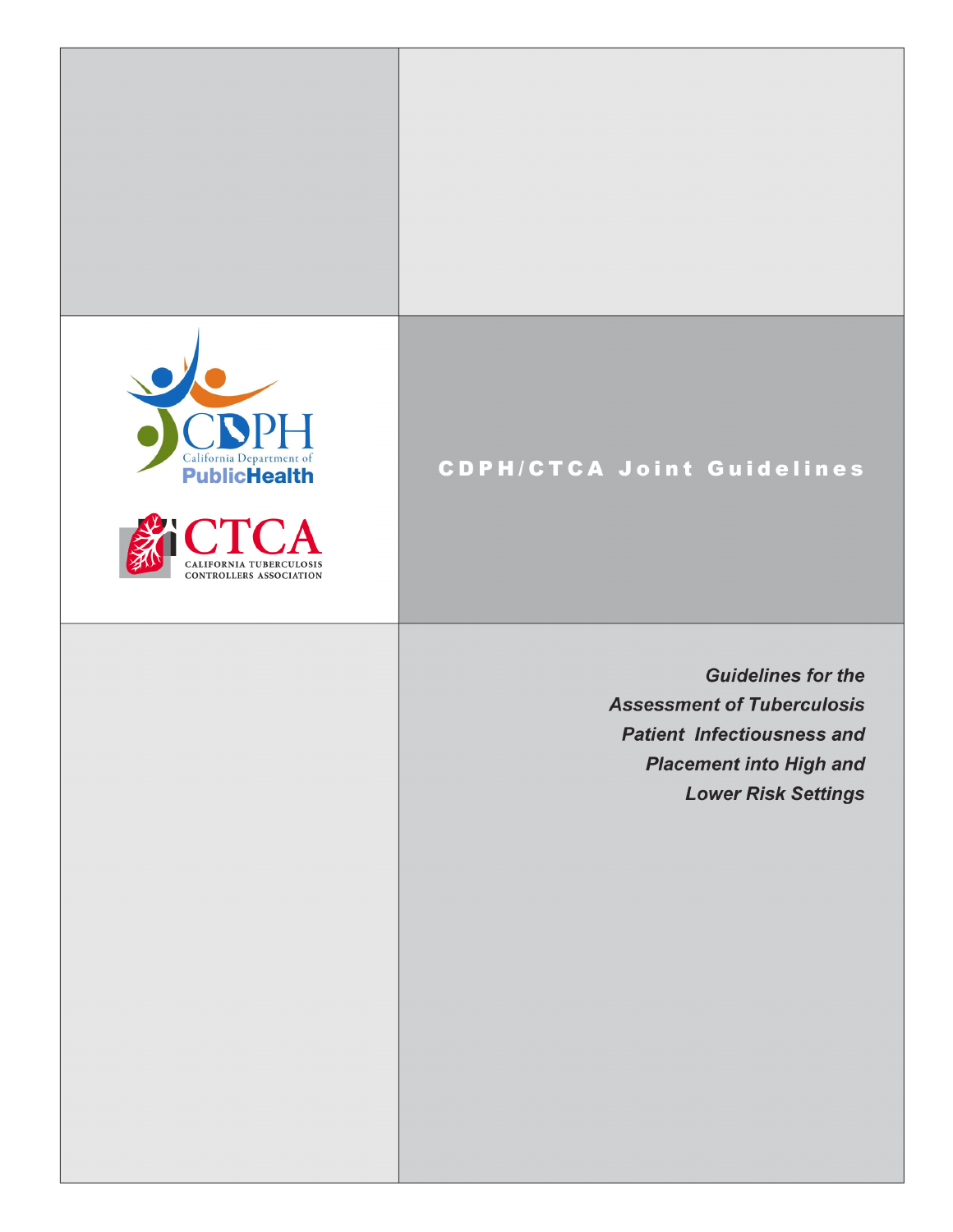## **Guidelines for the Assessment of Tuberculosis Patient Infectiousness and Placement into High and Lower Risk Settings**

### **Preface**

The following Guidelines have been developed by the California Department of Public Health (CDPH), Center for Infectious Diseases, Tuberculosis Control Branch (TBCB), and the California TB Controllers Association (CTCA). These Guidelines provide statewide recommendations for tuberculosis (TB) control in California. If these Guidelines are altered for local use, then the logo should be removed and adaptation from this source document acknowledged.

No set of guidelines can cover all individual situations that can and will arise. When questions arise on individual situations not covered by these guidelines, consult with your local TB Controller or the CDPH, TBCB. As mandated by state law (Health and Safety Code, Section 121361), all decisions regarding the discharge or transfer of TB patients from health care facilities (HCFs) must be made by the local health officer (LHO) or designee of the jurisdiction in which the facility is located.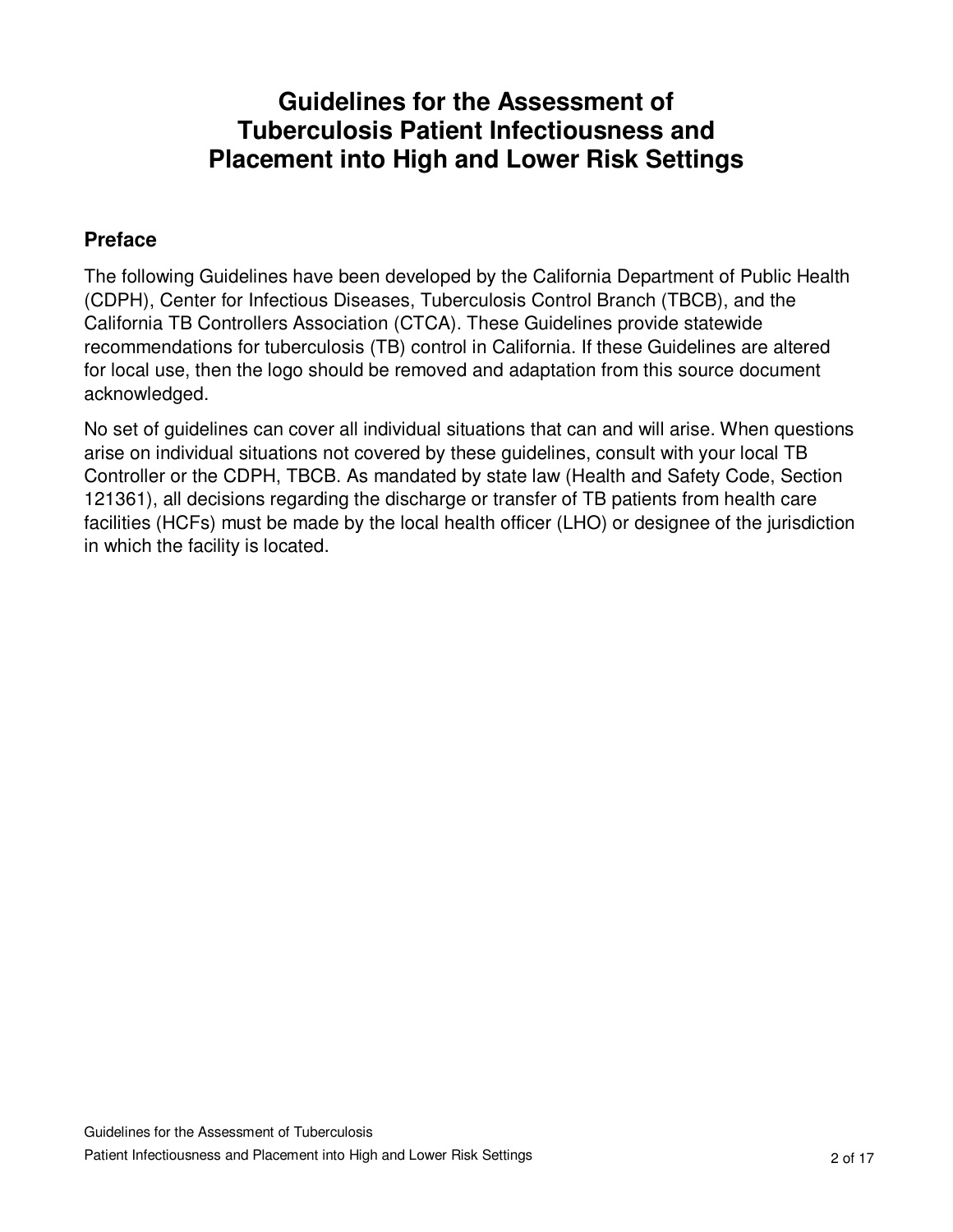### **I. Background**

Tuberculosis (TB) transmission has been documented in a variety of high risk settings, including health care facilities (HCFs), skilled nursing facilities (SNFs), correctional institutions, congregate living sites for HIV-infected persons, residential drug treatment facilities, and homeless shelters. TB transmission and the development of secondary TB cases can occur when infectious TB patients are housed or work in such settings. Since our publication of Guidelines for the Placement or Return of TB Patients into High Risk Housing, Work, Correctional or In-Patient Settings' in 1997, much work has been done to better define the patient characteristics associated with ongoing infectiousness after the initiation of appropriate anti-TB therapy<sup>23456789</sup> In its Guidelines for Preventing the Transmission of Mycobacterium tuberculosis in Health-Care Settings<sup>10</sup>, and other publications<sup>11</sup>, the Centers for Disease Control and Prevention (CDC) has recommended, for the purposes of assessing patient infectiousness, a change in the frequency and conditions of sputum specimen collection. Although the risk of transmission and secondary cases is likely to be lower in lower risk settings, including most residential and occupational settings, criteria for the release of TB patients into such settings have not previously been developed.

No research has been published comparing the yield for AFB smear using an 8 hour collection interval versus a 24 hour collection interval as previous guidelines required. However, there is available literature on the yield of induced versus spontaneous sputum specimens and on "spot" versus first morning sputum. In the 2005 CDC Guidelines for Preventing the Transmission of Mycobacterium tuberculosis in Health-Care Settings, the recommendation was made that the interval between sputum sampling could be shortened to a minimum of eight hours, with at least one specimen an early AM one. Sensitivities of induced sputum have been reported to be as high as 74% in smear negative but culture confirmed pulmonary TB cases.<sup>12</sup> Early morning specimens are marginally better than spot specimens.<sup>13</sup>

Because of the robust data on the value of an induced specimen, we are recommending that at least one of the three specimens should be induced, if available. To conform to the CDC recommendations in Controlling Tuberculosis in the United States, the number of days on anti-TB therapy for smear negative patients to be considered non-infectious has been changed to five days from four days. Because the transmission of multidrug-resistant TB (MDR-TB) infection has more serious potential consequences for contacts, and because there is strong evidence for prolonged infectiousness even on treatment for MDR-TB patients, a more stringent set of criteria for release from isolation of these patients is warranted, and reflected in these guidelines.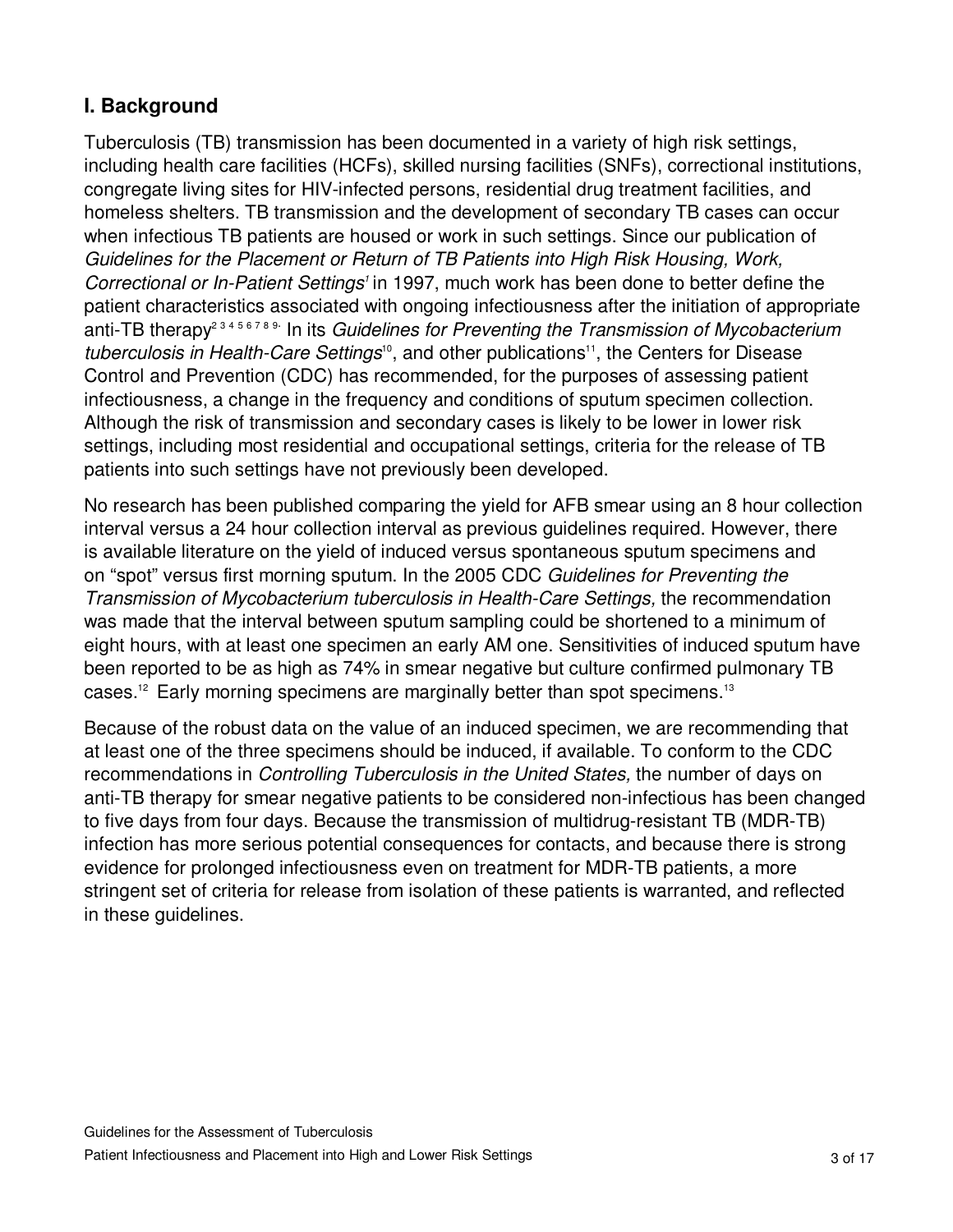### **II. Purpose**

These guidelines have been developed to reduce the risk of TB transmission by:

- 1. Defining uniform criteria for patient non-infectiousness which should be assessed before placing patients in settings in which the risk of transmission and/or secondary TB cases is high.
- 2. Defining uniform criteria for patient non-infectiousness for placement of patients in settings in which the risk of both transmission and secondary TB cases is lower.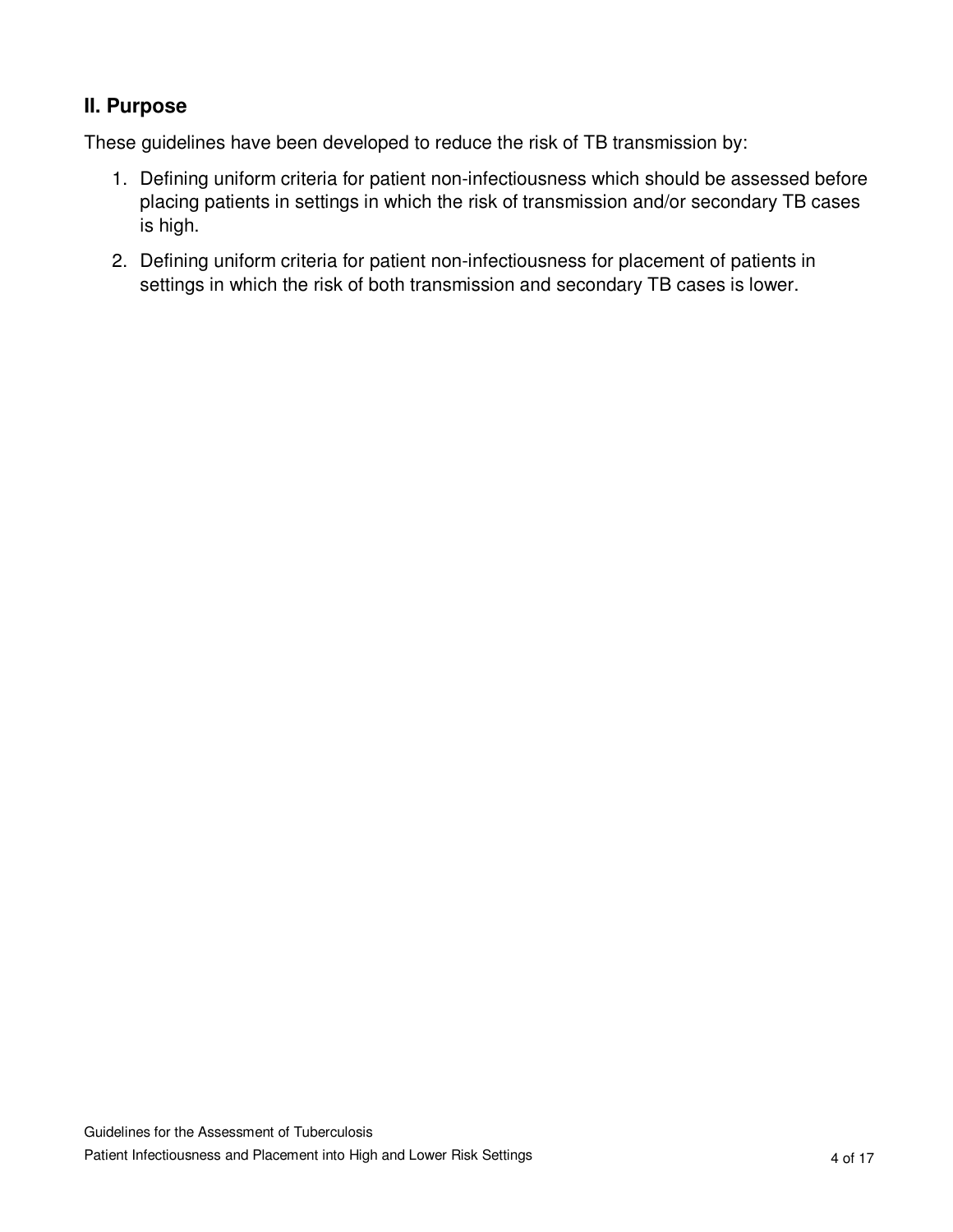### **III. Risk Definitions: Settings, Disease Progression, and Drug Resistance**

### **1. High Risk Setting\***

- a. A housing or work setting in which others will share air with the TB patient and which is characterized by one or more of the following factors:
	- i. A large number or high density of persons.
	- ii. The presence of persons at high risk of progression to active TB disease (see III.3., below)
	- iii. The presence of persons who have not been previously exposed to the TB patient.

### **2. Lower Risk Setting\***

- a. A **residential** setting not characterized as high risk, and:
	- i. No other persons will share the air with the TB patient; OR
	- ii. Other persons who will share the air with the TB patient are not at increased risk for progression to TB disease if infected (see III.3., below); OR

*All settings should be considered high risk until an assessment has been done by the local TB control program.* 

- iii. All persons at increased risk of progression to TB disease if infected, including all children under the age of five years, who will share the air with the TB patient, have been previously exposed to the TB patient, have had a complete medical evaluation and have been started on therapy, including window period treatment for presumed LTBI (TB1), $35$  as appropriate.
- b. A **work** setting not characterized as high risk, and in which no contacts are known or reasonably expected to be at increased risk of progression to TB disease if infected.

### **3. Persons at Increased Risk of Progression to TB Disease if Infected<sup>14</sup>**

- a. Children  $<$  5 years of age.
- b. Persons with medical conditions associated with an increased risk of progression to active TB disease, including:
	- i. HIV infection (including persons at increased risk for HIV infection who have not been tested).
	- ii. Diabetes mellitus, especially if insulin dependent or poorly controlled.
	- iii. End-stage renal disease.

\*

Determination of risk should be done by the local TB control program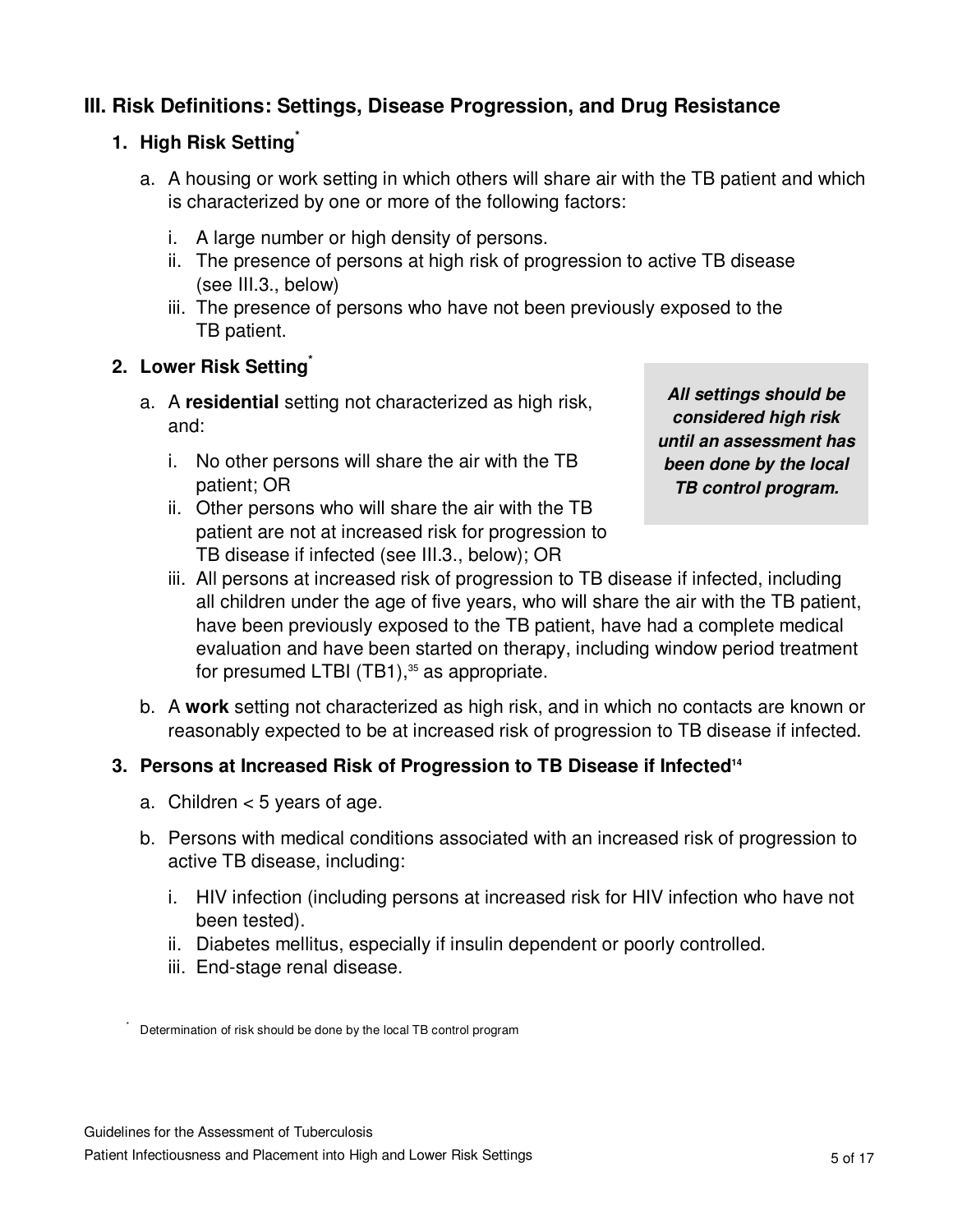- iv. Injection drug use, even if HIV negative.
- v. Cancer of the head and neck.
- vi. Immunosuppressive treatment, including chronic corticosteroids, anti TNF- $\alpha$ agents, post-transplant therapy and cancer chemotherapy.
- vii. Other diseases characterized by immunosuppression, such as lymphoma or leukemia.
- viii. Intestinal bypass or gastrectomy.
- ix. Low body weight  $($  > 10% below ideal body weight).
- x. Chronic malabsorption.
- xi. Malnutrition and clinical situations associated with rapid weight loss.
- xii. Silicosis.

### **4. Persons at increased risk of MDR-TB<sup>15</sup>**

- a. Contact to an MDR TB case.
- b. Current TB treatment (Rx) with evidence of treatment failure.
- c. Prior TB treatment since 1970 (Exception: relapse of disease following completion of adequate therapy by Directly Observed Therapy (DOT) for an episode of pansusceptible disease).
- d. Immigration from or recent extended travel to, a country with a high incidence  $(> 4\%)$ of MDR-TB among cases from that country diagnosed in the US. $^{\dagger}$  At the present time these countries are:
	- i. Russia and other former Soviet states.
	- ii. Peru.
- e. Other state or locally identified risk groups<sup>‡</sup>, including:
	- i. Hmong refugees.
	- ii. Persons of Tibetan origin.

# *Persons at increased risk of MDR-TB:*

- Contact to an MDR TB case.
- Current TB Rx with evidence of treatment failure.
- Prior TB treatment, unless DOT.
- Immigration from, or recent extended travel to, a country with a high incidence of MDR-TB.
- Other state or locally identified risk groups.

† Current data on the risk of MDR TB in US TB Cases, by Country of Origin, are available from the CDC, Division of TB Elimination (DTBE) (www.cdc.gov/tb)

‡ Current data on epidemiologic groups at increased risk for MDR-TB are available from the CDPH, TBCB (510-620-3000)

(www.cdph.ca.gov/programs/tb)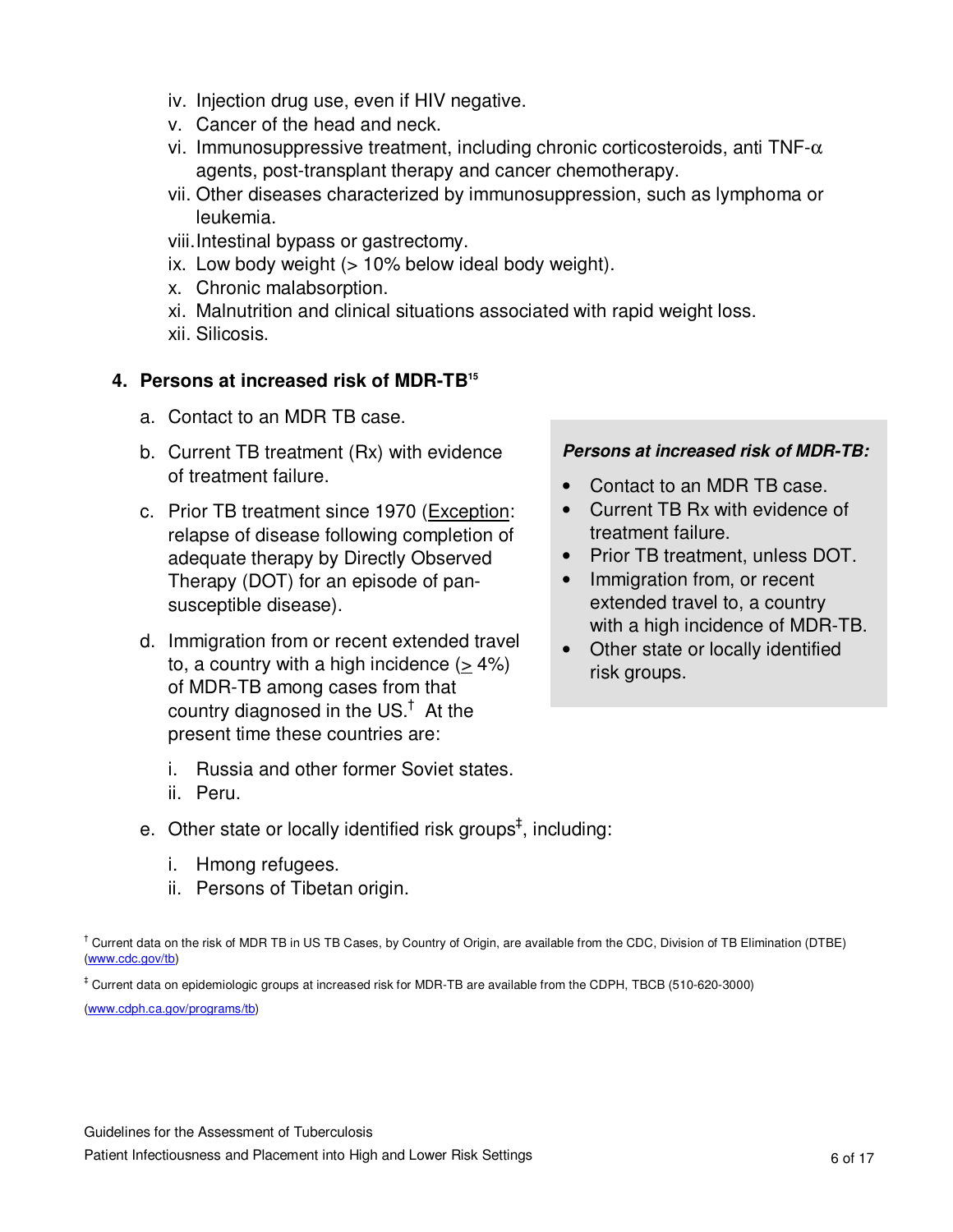### **IV. Definition of Terms**

- 1. Acid Fast Bacilli (AFB) smear negative: any respiratory specimen which is negative for AFB. \$16
- 2. Acid Fast Bacilli (AFB) smear positive: any respiratory specimen positive for AFB by microscopy. Because fluorescent (auramine-rhodamine [A-R]) staining is potentially prone to artifact, if an AFB smear is positive on A-R, it is strongly recommended to confirm with Ziehl-Neelson (Z-N) staining. Because infectiousness has been associated with degree of smear positivity, and persons who are A-R positive but Z-N negative have low numbers of AFB on smear, these persons can be considered smear negative for the purpose of determining infectiousness.
- 3. Direct genetic test for drug resistance: direct test for mutations associated with isoniazid (INH) and rifamycin (RIF) resistance, for example, the molecular beacon test, gene sequencing, or line probe assay.
- 4. Drug susceptibility test (DST): phenotypic drug susceptibility test in liquid or solid media.
- 5. MDR-TB: confirmed TB disease resistant to INH and RIF based on the results of drug susceptibility testing (DST), or a direct genetic test (unless discordant with subsequent phenotypic DST).
- 6. Nucleic acid amplification test (NAAT): a test that detects, via the amplification of specific nucleic acid sequences, the presence of M. tuberculosis complex in clinical specimens. Examples include Amplicor® (approved on smear positive specimens only) or MTD<sup>®</sup> (approved for smear positive and smear negative specimens). Some labs use a homebrew PCR for M. tuberculosis complex identification.
- 7. Positive culture for M. tb: liquid or solid media with growth of AFB identified as M. tb or M. tb complex, with the exception of the BCG strain of Mycobacterium bovis.
- 8. Preliminary positive AFB culture: liquid or solid media with growth of AFB, identification pending.
- 9. Respiratory specimen: sputum, induced sputum, bronchoalveolar lavage, biopsy of tissue from the respiratory tract (not including pleura).
- 10. Sputum specimen<sup>\*\* 17 18 19 20 21 22 23 24</sup>: spontaneous or induced sputum specimen of at least 2 ml (not saliva). Some labs will not accept a specimen less than 5 ml. In some situations, even a scant specimen if it is true sputum should be processed.<sup>25</sup>

 $§$  A concentrated specimen with fluorescent microscopy is the preferred diagnostic method.

For patients unable to produce a spontaneous specimen, sputum induction using hypertonic saline should be performed. Because AFB smear positivity is increased significantly by induction compared with simple expectoration, when available an induced specimen is preferred. If sputum induction is unsuccessful, an alternative method of sampling such as bronchoscopy should be considered if clinically warranted. Gastric aspirates can be useful for obtaining cultures, especially in children, but are prone to false positive smears due to acid fast stomach organisms. An induction attempt that does not yield an adequate specimen ("dry" induction) may be considered equivalent to an adequate specimen that is smear and culture negative at the discretion of the TB Controller.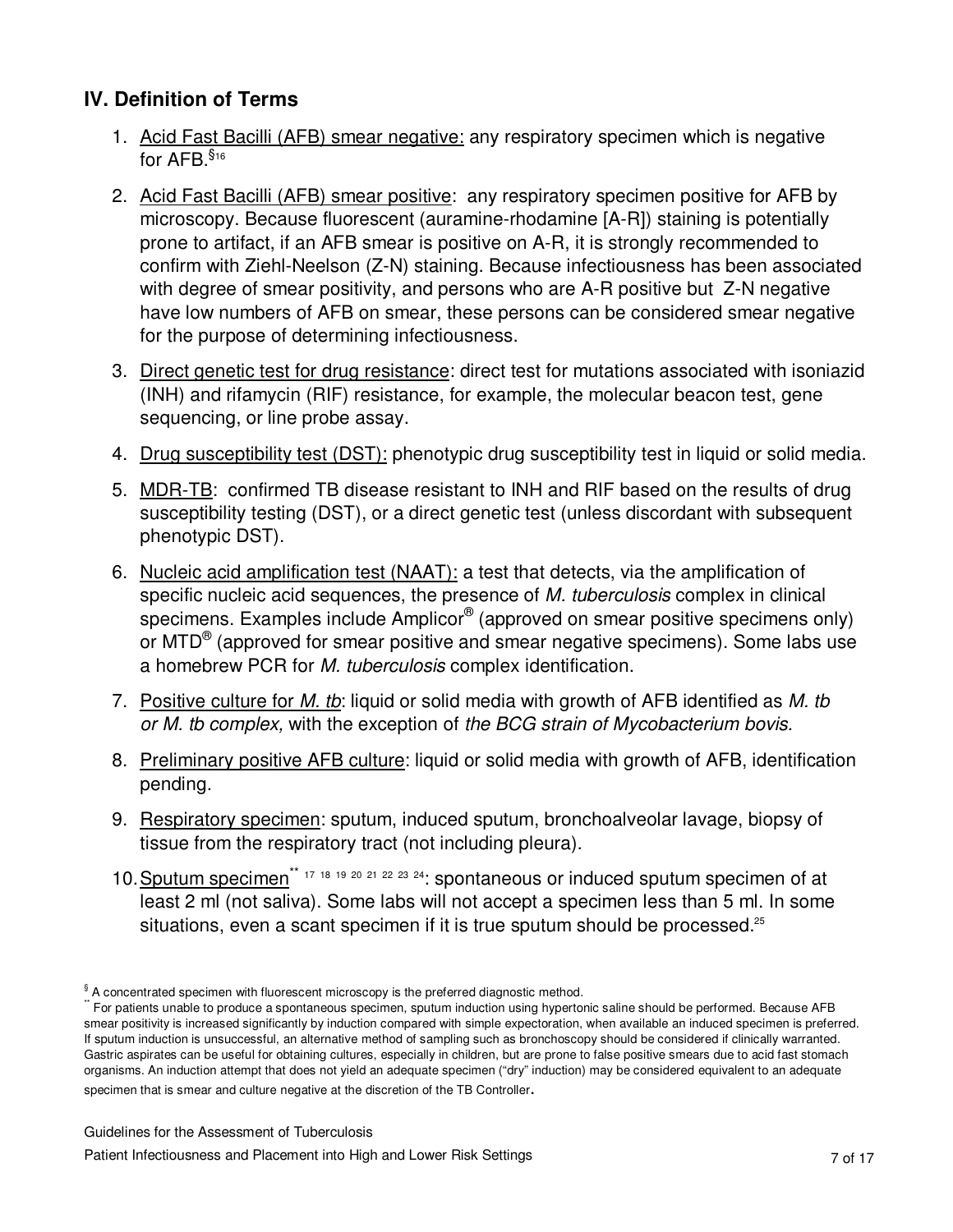### **V. General Considerations for Determining the Risk of TB Transmission and Secondary TB Cases**

 The following factors should be considered in determining the risk of, and consequences of, transmission.

- **1. The patient's infectiousness:**<sup>9</sup> <sup>10</sup> <sup>11</sup> <sup>14</sup> <sup>26</sup> **Infectiousness is positively correlated with the following factors:** 
	- a. Disease in the lungs, airways or larynx.
	- b. Presence of cough.
	- c. Presence of a positive AFB smear in the sputum.††
	- d. Extent of infiltration on chest radiograph.
	- e. Cavitation on chest radiograph.
	- f. Failure of the patient to cover the mouth and nose when coughing.
	- g. Inappropriate or short duration of chemotherapy.

*For assessing patient infectiousness (except for MDR-TB), sputum specimens may be collected > 8 hours apart. At least one should be early AM, induced, a broncho-alveolar lavage, or collected post-bronchoscopy.* 

- h. Non-adherence to chemotherapy.
- i. Poor clinical or bacteriologic response to therapy.
- **2. The probability that exposed persons, if infected, will develop active disease**  (See III.3)

### **3. The potential for transmission of** *M. tb* **in the environment<sup>11</sup>**

- a. Environmental factors which increase the risk of transmission include:
	- i. Potential that others will share air with the case (either in the same room or via the building ventilation system). Use of HEPA filtration or ultraviolet germicidal irradiation (UVGI) may reduce the risk.<sup>27 28 29</sup>
	- ii. Poor supply of fresh air.<sup>10</sup>
	- $iii.$  Larger number and higher density of persons in setting.<sup>11</sup>
	- iv. Longer duration of time spent in the setting.
- b. Transmission of M. tb has been documented in a variety of settings. At a minimum, the following types

of settings, should be considered high risk:

- v. HCFs.<sup>10</sup>
- vi. Correctional facilities (CFs).<sup>30</sup>

<sup>††</sup> Transmission of TB by AFB smear-negative cases prior to treatment can occur and is well-documented. Consequently, in certain circumstances, the determination of infectiousness may require the application of more stringent criteria, specifically; consistently negative sputum cultures (at least two consecutive respiratory specimens).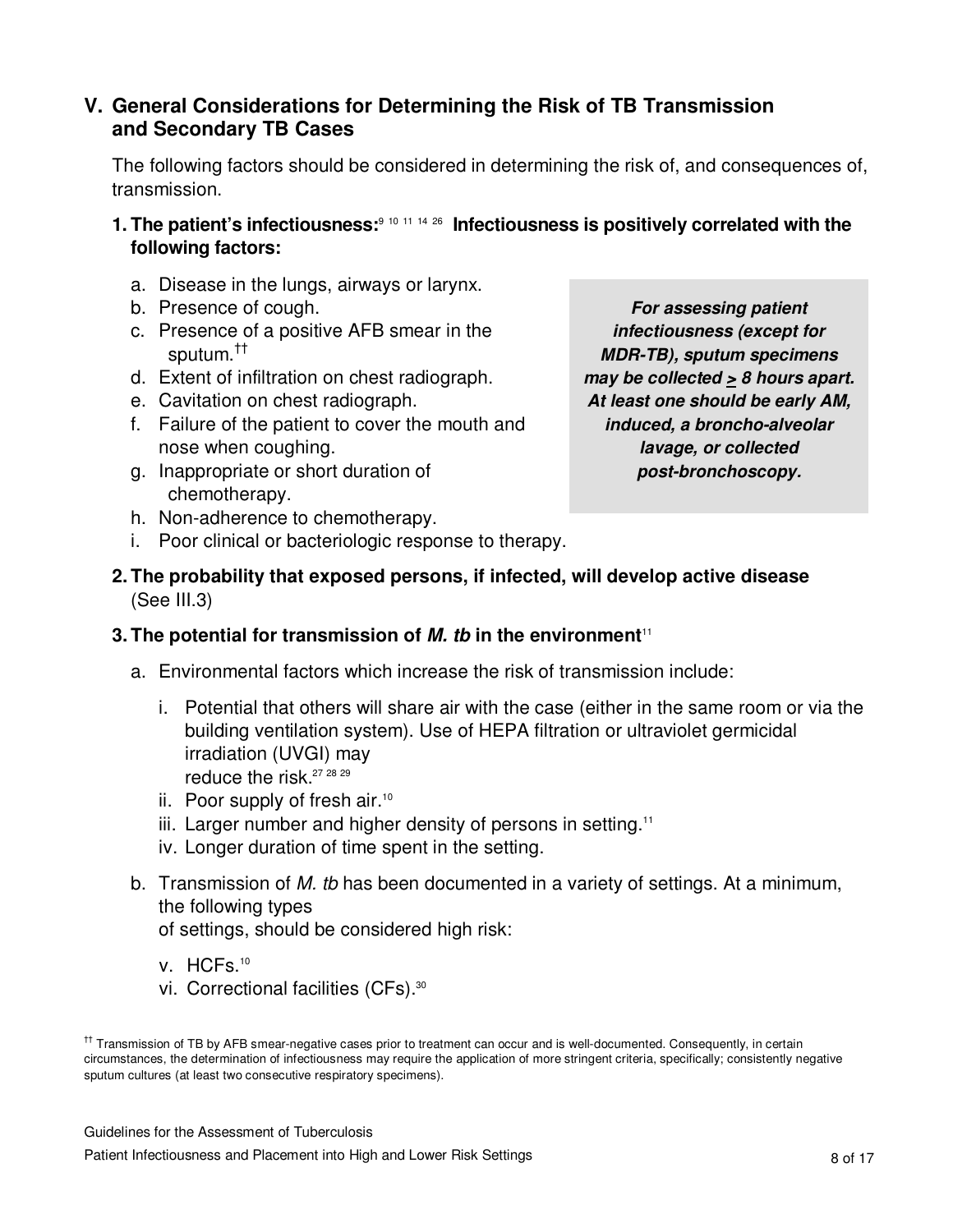- vii. Drug treatment residential facilities.<sup>31</sup>
- viii. Other congregate living sites, especially those housing persons at increased risk of progression to TB disease if infected (see III.3), including shelters for homeless person<sup>32</sup>, board and care facilities, and residential treatment facilities.<sup>33</sup>
- ix. Public living accommodations, including single room occupancy hotels $34$ , if air is shared in common areas or through the building ventilation system.
- **4. Drug resistance of the patient's TB isolate**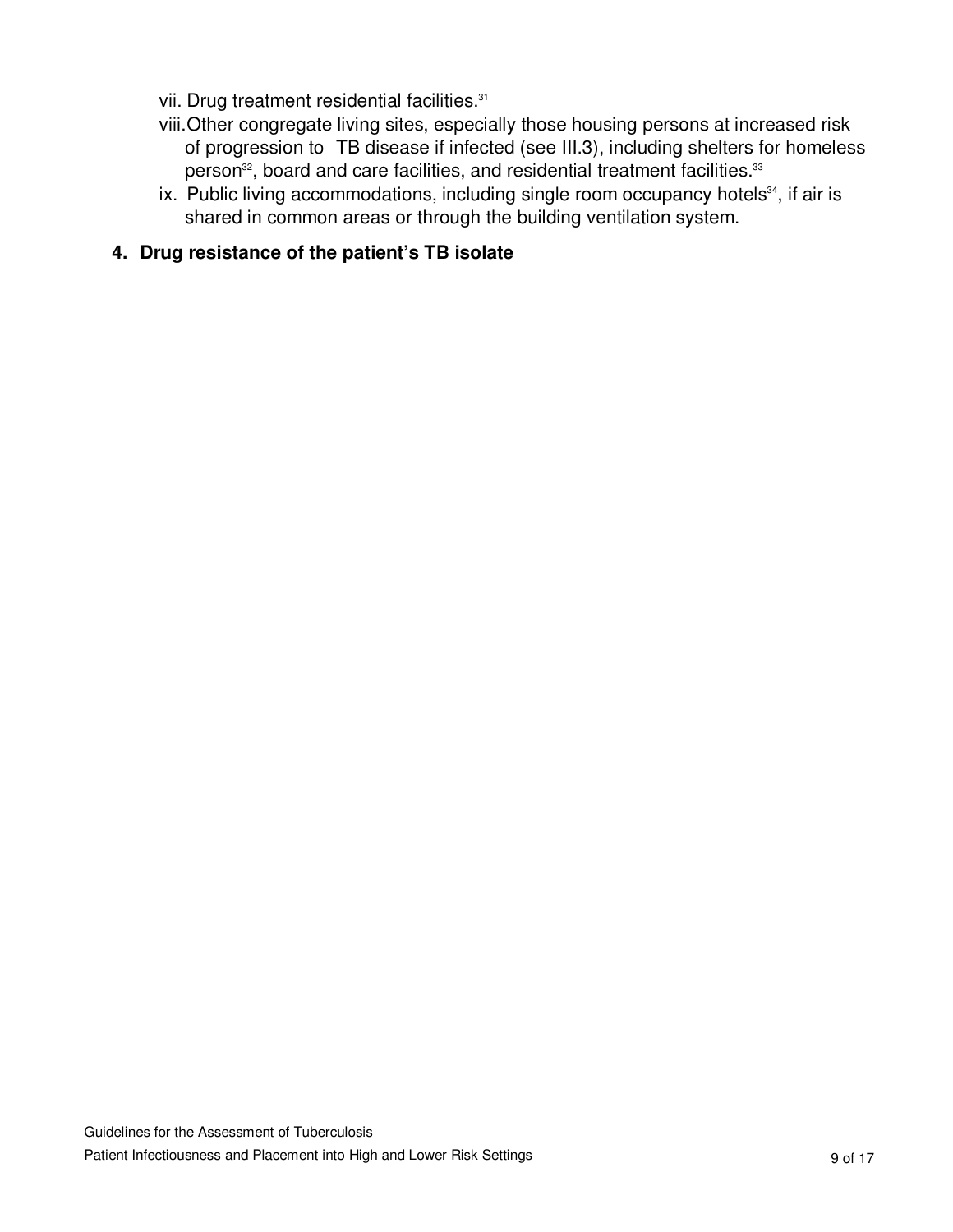### **VI. Criteria for Infectiousness and Placement in High And Lower Risk Settings**

| <b>CATEGORY</b>                                                                                                      | SETTING <sup>##</sup>     | CRITERIA <sup>§§</sup>                                                                                                                                                                                                                                                                                                                                                                                                                                    |
|----------------------------------------------------------------------------------------------------------------------|---------------------------|-----------------------------------------------------------------------------------------------------------------------------------------------------------------------------------------------------------------------------------------------------------------------------------------------------------------------------------------------------------------------------------------------------------------------------------------------------------|
| <b>TB suspect</b><br>-Low suspicion of active TB<br>-Not on treatment for<br>suspected active TB                     | High risk                 | 3 consecutive respiratory specimens, including at least one early AM or<br>induced sputum", or BAL <sup>111</sup> , collected at least 8 hours apart, are AFB<br>smear negative.                                                                                                                                                                                                                                                                          |
|                                                                                                                      | Lower risk                | No restriction                                                                                                                                                                                                                                                                                                                                                                                                                                            |
| TB case or suspect on<br>treatment for active TB<br>-AFB smear positive<br>-No risk factor for MDR-TB                | High risk                 | 1. 3 consecutive respiratory specimens, including at least one early AM or induced sputum", or BAL <sup>+++</sup> , collected at least 8 hours apart, are<br>AFB smear negative;<br>2. At least 14 daily doses of treatment for TB, preferably by directly<br>observed therapy (DOT), taken and tolerated; and<br>3. Clinical improvement.                                                                                                                |
|                                                                                                                      | Lower risk <sup>###</sup> | 1. At least 14 daily doses of treatment for TB, preferably by DOT, taken<br>and tolerated:<br>2. Bacteriologic response to therapy (progressively decreasing degree<br>of smear positivity); and<br>3. Clinical improvement.                                                                                                                                                                                                                              |
| TB case or suspect on<br>treatment for TB<br>-AFB smear negative X 3 <sup>\$\$\$</sup><br>-No risk factor for MDR-TB | High risk                 | 1. At least 5 daily doses of treatment for TB taken and tolerated.                                                                                                                                                                                                                                                                                                                                                                                        |
|                                                                                                                      | Lower risk                | 1. Treatment for TB started (at least one dose taken and tolerated).                                                                                                                                                                                                                                                                                                                                                                                      |
| TB case (or suspect on<br>treatment for TB)<br>-At increased risk for<br>MDR-TB (see III.4)                          | High or<br>Lower risk     | 1. Obtain direct genetic test, if available, for Rifampin resistance<br>2. If direct genetic test not available, while phenotypic DST for Rifampin<br>is pending, either criteria for patients with known MDR-TB or criteria for<br>patients not at increased risk of MDR-TB may be applied, at the<br>discretion of the local TB controller.                                                                                                             |
| <b>Known MDR-TB case</b><br>(see IV.5)                                                                               | High risk                 | 1. 3 consecutive respiratory specimens collected on separate days,<br>including at least one early AM or induced sputum", or BAL <sup>†††</sup> , are<br>AFB smear negative, and no subsequent sputum specimen is<br>smear positive;<br>2. At least 14 daily doses of treatment for MDR-TB taken and tolerated<br>by DOT;<br>3. Clinical improvement; and<br>4. At least 2 consecutive negative sputum cultures without a subsequent<br>positive culture. |
|                                                                                                                      | Lower risk                | 1. 3 consecutive sputum specimens collected on separate days are AFB<br>smear negative;<br>2. At least 14 daily doses of treatment for MDR-TB taken and tolerated<br>by DOT; and<br>3. Clinical improvement.                                                                                                                                                                                                                                              |

‡‡ See Risk Definitions, above

§§§ See Definition of Terms, above

\*\*\*\*\*\*\*\*\*\*\* If available, induced sputum is preferred.

†††††† If bronchoscopy is done, a post-bronchoscopic sputum specimen obtained at least 8 hours post bronchoscopy should be included as one of the 3 specimens.

## Note: A patient may be considered for placement in a lower risk setting without meeting these criteria if no previously unexposed persons will be present. (see Home Isolation, below)

§§§§ The quality of sputum smear must be verified before smear negative status is confirmed, especially if cavitary disease is present

#### Guidelines for the Assessment of Tuberculosis

Patient Infectiousness and Placement into High and Lower Risk Settings 10 of 17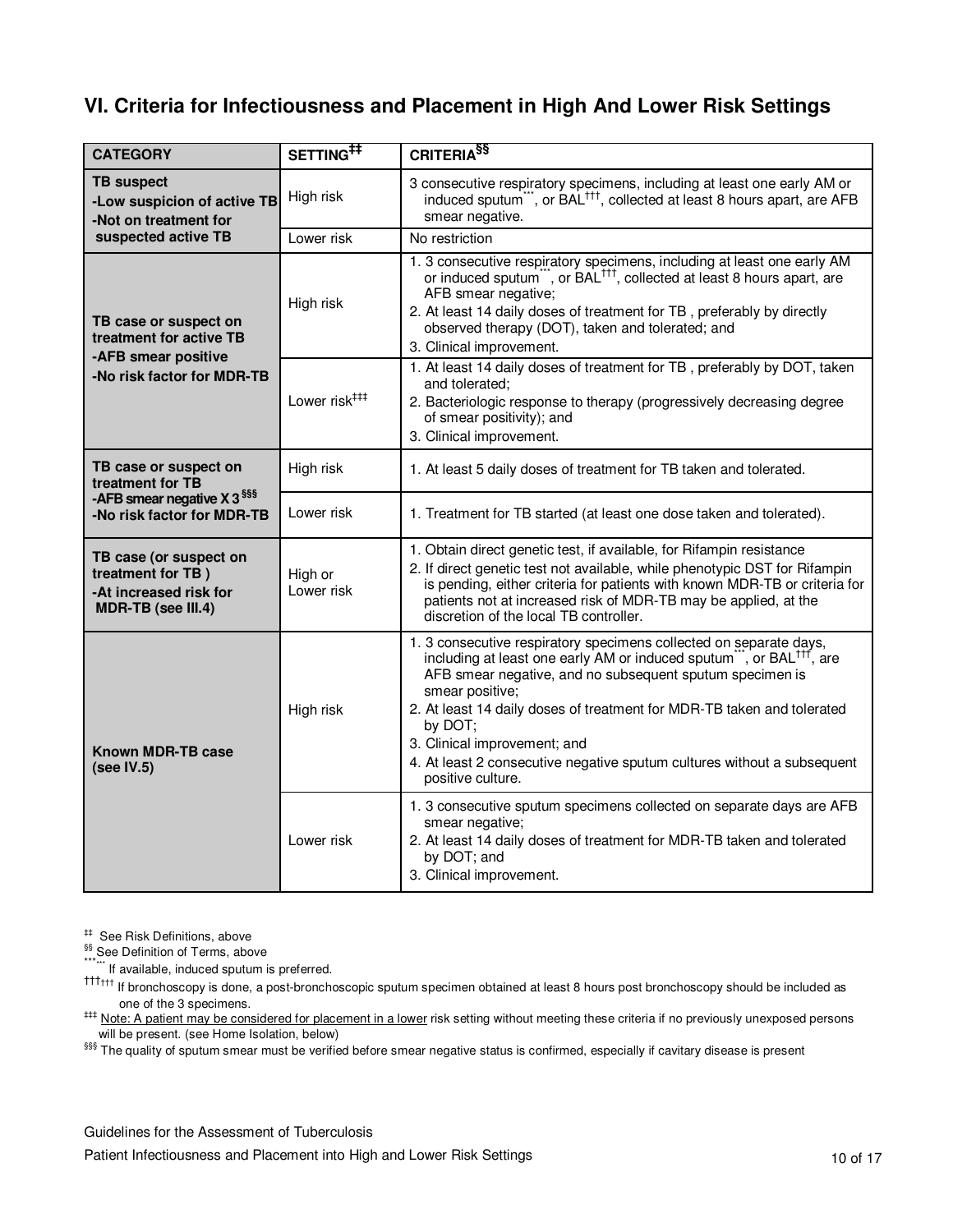### **VII. Discharge or Transfer of TB Cases and Suspects from HCFs**

H&S Code, Section 121361, requires that "HCFs shall discharge or transfer a person known or suspected to have active TB disease only after notification and a written treatment plan is received and approved by the local health officer (LHO) of the jurisdiction in which the facility is located." (italics added) This authority is often delegated by the LHO to the local TB Controller.

- 1. The written treatment plan shall include the following elements (H&S Code, Section 121362):
	- a. Verified patient address (or address of the receiving facility);
	- b. Name and contact information of the medical provider who has specifically agreed to provide medical care;
	- c. Clinical information used to assess the patient's infectiousness; and
	- d. Any other information required" by the LHO.
- 2. When reviewing the written treatment plan, the LHO or designee should take into consideration risk factors for MDR-TB, infectiousness of the case, and the type of setting the patient is entering or returning to using the criteria in VII to guide decisionmaking. In addition, before a discharge or transfer can be approved:
	- a. Arrangements should be in place for continuation without interruption of an appropriate, prescribed course of TB medication, preferably by DOT;
	- b. For patients returning home, a home evaluation, including an in person home visit, should be completed by the local TB program and documented. All contacts at increased risk of progression to TB disease if infected (see III.3) should be medically evaluated for TB and started on appropriate therapy, including window period treatment for presumed LTBI (TB1)<sup>35</sup>. The patient or guardian must agree to abide by home isolation instructions (see VIII);
	- c. The patient's ability to ambulate and perform all activities of daily living should be appropriate for the discharge setting;
	- d. Special medical needs (e.g., hemodialysis, cancer treatment) transportation to source of medical care, cooking, shopping, laundry and other issues that might present barriers to adherence with home isolation, or risk of transmission of TB to previously unexposed persons, especially new contacts at increased risk for progression to TB disease if infected (see III.3), should be addressed.

### **VIII. Home Isolation**

Prior to meeting the criteria for non-infectiousness, TB patients may be placed in *home* isolation. To be placed in home isolation, the patient should have been started on a standard multidrug anti-TB treatment regimen; no infants and children <5 years or persons with HIV or other severely immunocompromising conditions are present in the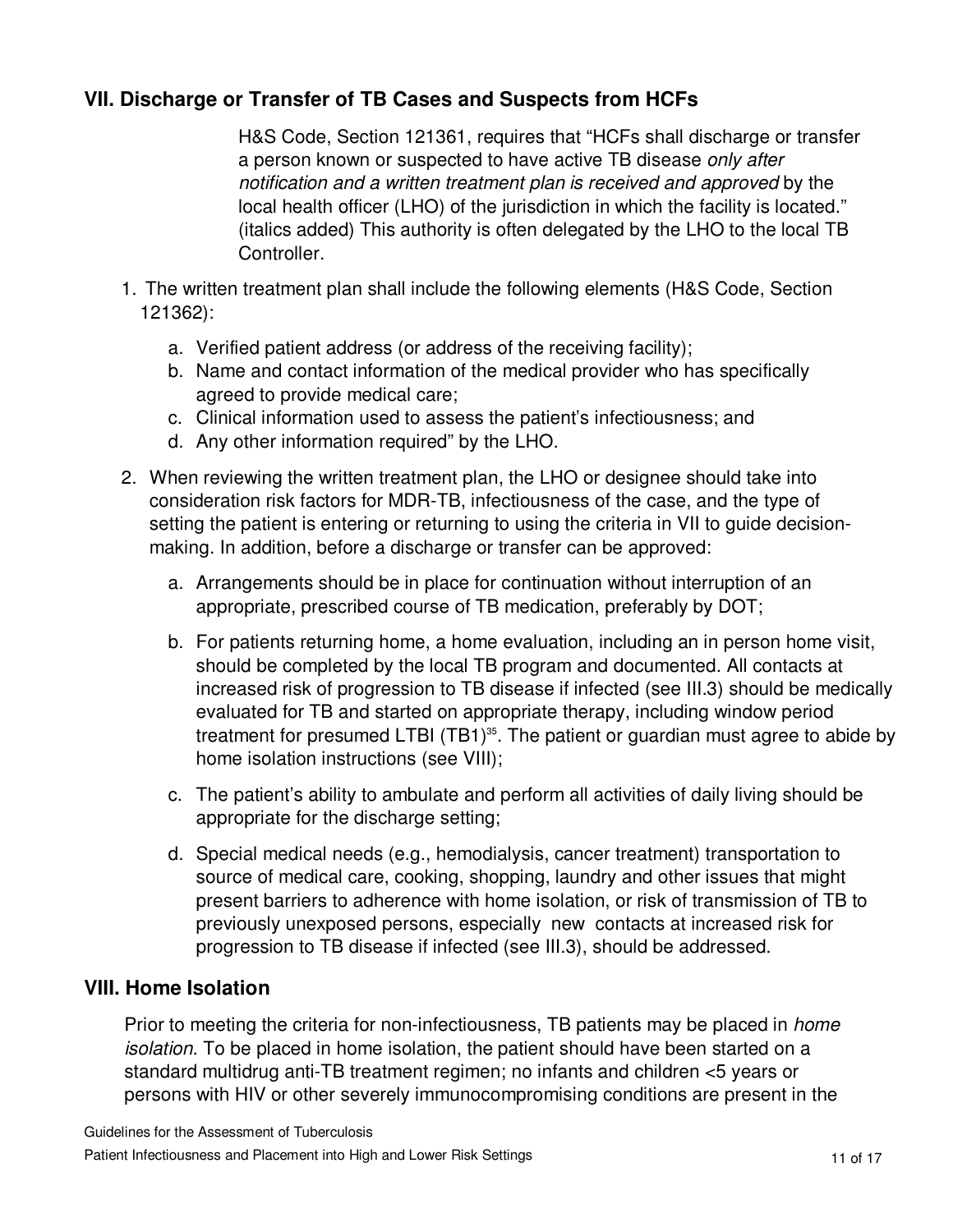household or if present, are on appropriate LTBI treatment or window period treatment for presumed LTBI; all immunocompetent household members have been previously exposed to the patient; and the patient is willing to follow the restrictions imposed by the local TB control program. Parameters for home isolation need to be clarified to the patient and other residents. This should include conditions for entry of persons into the environment, circumstances where the patient may leave the residence, and precautions within the residence (separate room, etc). Special precautions for attendance at medical appointments should be clarified with the provider seeing the patient and the patient. Patients in home isolation may not work until they meet the criteria appropriate for their work setting. Patients who are nonadherent with the conditions of home isolation may be served a legal order to remain in home isolation (H&S Code, Section 121365[g]), and may be prosecuted if they violate such an order (H&S Code, Section 120280).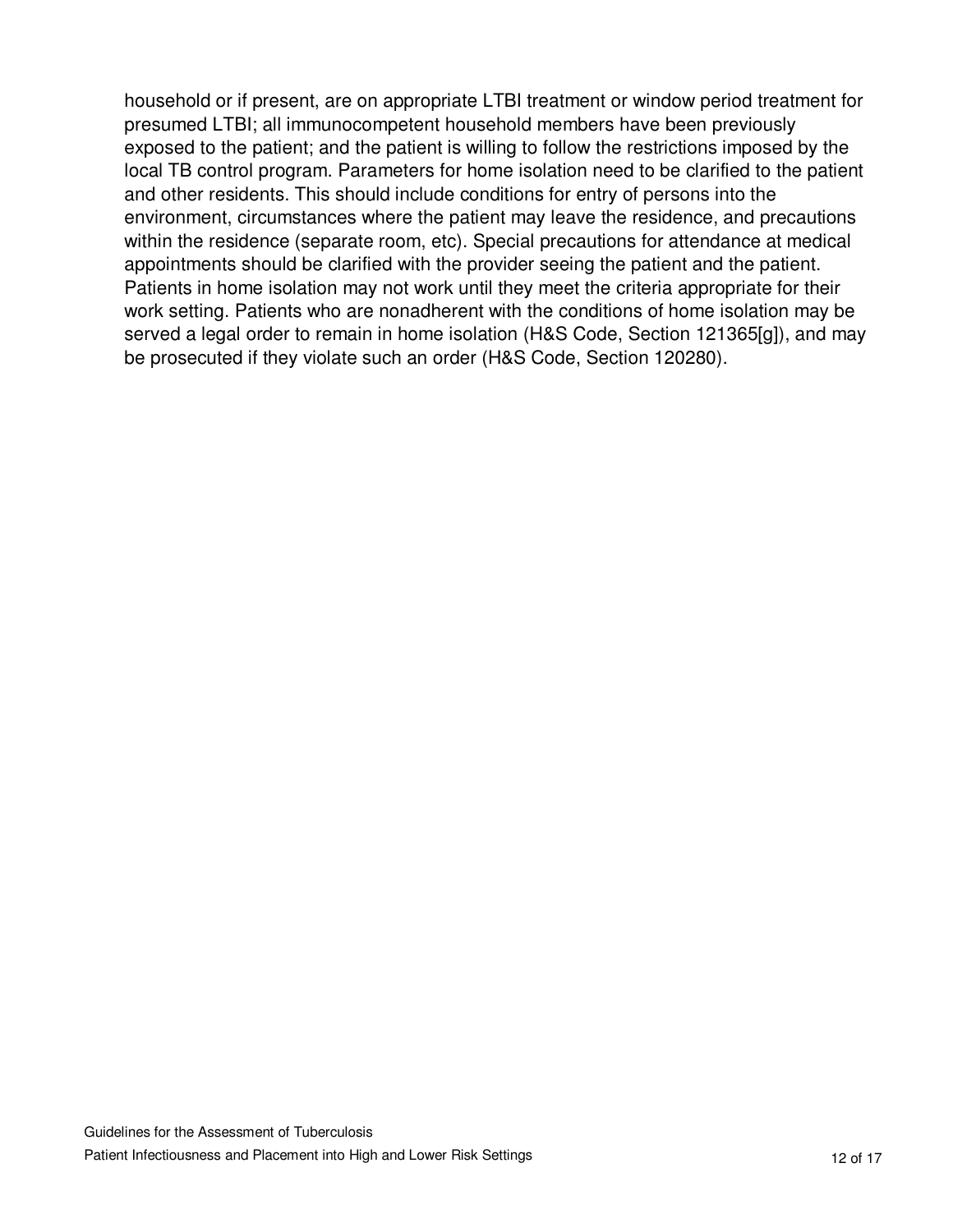### **IX. References**

- <sup>1</sup> CDHS/CTCA Joint Guidelines. Guidelines for the Placement or Return of TB Patients into High Risk Housing, Work, Correctional or In-Patient Settings, 1997.
- 2 Escombe AR et al. The Detection of Airborne Transmission of Tuberculosis from HIV-Infected Patients, Using an In Vivo Air Sampling Model. CID, 2007; 44:1349.
- 3 Fennelly KP et al. Cough Generating Aerosols of M. tb. AJRCCM, 2004; 169:604.
- 4 Jindani A et al. Bactericidal and Sterilizing Activities of Antituberculosis Drugs During the First 14 Days. AJRCCM, 2003; 167:1348.
- 5 Reichler MR et al. Evaluation of Investigations Conducted to Prevent Transmission of TB. JAMA, 2002; 287:991.
- 6 Baily WC et al. Predictive Model to identify Positive TST results During Contact Investigations. JAMA, 2002; 287:996.
- 7 Borgdorff MW et al. Transmission of Mycobacterium tuberculosis Depending on the Age and Sex of Source Cases. Am J Epidemiology, 2001; 154:934.
- 8 Marks SM et al. Outcomes of Contact Investigations of Infectious TB Patients. AJRCCM, 2000; 162:2033.
- 9 Behr MA et al. Transmission of M. tb. from Patients Smear Negative for AFB. Lancet, 1999; 353:444.
- <sup>10</sup> CDC. Guidelines for Preventing the Transmission of M. tb. in Health Care Settings. MMWR, 2005; 54 (RR-17).
- <sup>11</sup> CDC/ATS/IDSA. Controlling TB in the US. MMWR, 2005; 54 (RR-12).
- $12$  Ganguly KC, Hiron MM, Mridha ZU, et.al. Comparison of sputum induction with broncho-alveolar lavage in the diagnosis of smearnegative pulmonary tuberculsosis. Mymensingh Med J. 2008 Jul;17(2):115-23
- <sup>13</sup> Mase SR et al. Yield of Serial Sputum Specimen Examinations in the Diagnosis of Pulmonary TB: a Systematic Review. Int J Tuberc Lung Dis, 2007; 11:485
- <sup>14</sup> CDC. Guidelines for the Investigation of contacts of persons with infectious tuberculosis. Recommendations from the National Tuberculosis Controller's Association and CDC, MMWR 2005;54 (No. RR-15):1-47.
- <sup>15</sup> Francis J. Curry National TB Center. Drug Resistant TB A Survival Guide for Clinicians, 2<sup>nd</sup> Ed. 2008; pp. 7-9, 18-21.<br><sup>16</sup> Philadelphia Martin Mathematic D. 2001. Flamment Washington and the descriptional of the a
- Steingart, KR, Henry, M, Ing, V, Hopewell, PC et al. Fluorescence versus conventional sputum smear microscopy for tuberculosis: a systematic review. Lancet. September 2006; (6):570-581.
- <sup>17</sup> Chang KC, Leung CC, Yew WW, Tam CM. Supervised and induced sputum among patients with smear-negative pulmonary tuberculosis. Eur Respir J. 2008 May; 31(5):1085-90.
- <sup>18</sup> Brown M et al. Prospective Study of Sputum Induction, Gastric Washing and BAL for the Diagnosis of Pulmonary TB in Patients Who are Unable to Expectorate. Clin Infect Dis. 2007; 44:1415.
- <sup>19</sup> Bell D et al. The Role of Induced Sputum in the Dx of PTB. J Infection, 2003; 47:317.
- <sup>20</sup> Al-Zahrani K et al. Yield of Smear, Culture and Amplification Tests from Repeated Sputum Induction for the Diagnosis of Pulmonary TB. Int J Tuberc Lung Dis, 2001; 5:855.
- <sup>21</sup> Li LM et al. Sputum Induction to Improve the Diagnostic Yield In Patients with Suspected Pulmonary TB. Int J Tuberc Lung Dis, 1999; 3:1137.
- <sup>22</sup> Conde MB et al. Comparison of Sputum Induction with Fiberoptic Bronch in the Dx of TB, AJRCCM, 2000; 162:2238.
- <sup>23</sup> Chawla, R, Pant, K, JAggi, OP, Chandrashekhar, S, Thukral, SS. Fibreoptic Bronchoscopy in smear-negative pulmonary tuberculosis. Eur Respir J. 1988 Oct: 1(9): 804-6.
- <sup>24</sup> Morse, M, Kessler, J, Albrecht, S, et al. Induced sputum improves the diagnosis of pulmonary tuberculosis in hospitalized patients in Gaborone, Botswana. Int J Tuberc Lung Disease. 2008 Nov; 12 (11): 1279-85.
- <sup>25</sup> Warren JR et al. A Minimum of 5 ml of Sputum Improves the Sensitivity of AFB Smear for M. tb. AJRCCM, 2000; 166:1559.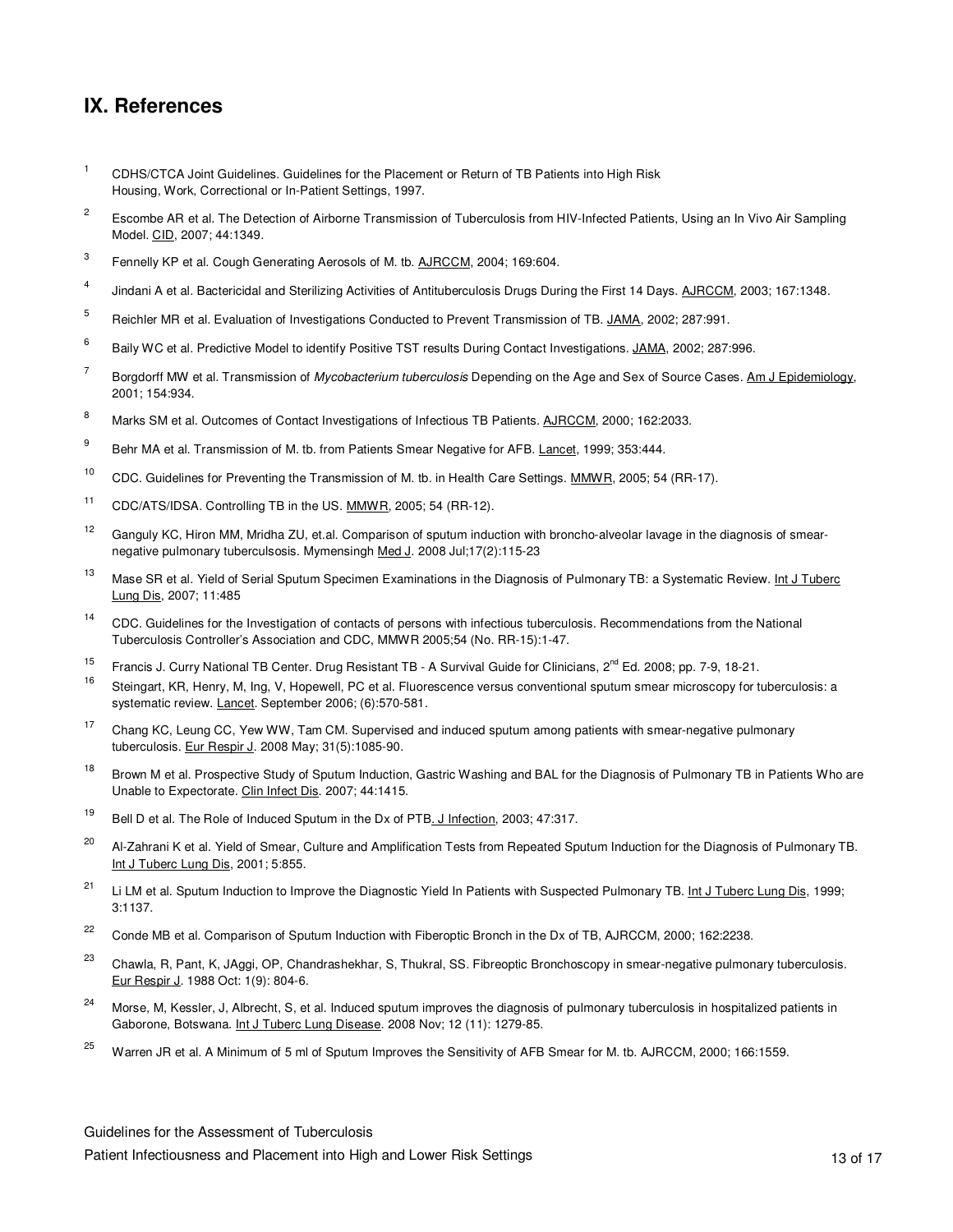- <sup>26</sup> Louden RG et al. Cough Frequency and Infectivity in Patients with Pulmonary TB. Am Rev Respir Dis. 1969; 99:109-111.
- <sup>27</sup> Riley RL, Knight M, Middlebrook G. Ultraviolet susceptiblility of BCG and virulent tubercle bacilli. Am Rev Respi Dis 1976;113:413-8.
- <sup>28</sup> Riley RL, Nardell EA. Clearing the air. The theory and application of Ultra Violet air disinfection. Am Rev Respir Dis 1989;139:1286-94.
- <sup>29</sup> ECRI. TB engineering controls: mobile high efficiency filter air cleaners. Health Devices 1995;24:370-418.
- <sup>30</sup> CDC. Prevention and Control of Tuberculosis in correctional facilities: Recommendations of the Advisory Council for the Elimination of Tuberculosis. MMWR 1996:45 (No. RR-8):1-27.
- <sup>31</sup> Leonhardt KK, Gentile F, Gilbert BP, Aiken M. A cluster of tuberculosis among crack house contacts in San Mateo County, California. Am J Public Health 1994;84:1834-6.
- 32 Moss AR, Hahn JA, Tulsky JP, Daley CL Small PM, Hopewell PC. Tuberculosis in the homeless. A prospective study Am J Respir Crit Care Med 2000;162:460-4.
- <sup>33</sup> CDC. Transmission of multidrug-resistant tuberculosis from an HIV-positive client in a residential substance-abuse treatment facility--Michigan. MMWR Morb Mortal Wkly Rep. 1991 Mar 1;40(8):129-31.
- <sup>34</sup> Zolopa AR, Hahn JA, Gorter R, Miranda J, Wlodarczyk D, Peterson J, Pilote L, Moss AR, HIV and tuberculosis infection in San Francisco's homeless adults. Prevalence and risk factors in a representative sample. JAMA. 1994 Aug 10;272(6):455-61.
- 35 ATS/CDC Diagnostic Standards and Classification of Tuberculosis in Adults and Children. Am J Respir Crit Care Med Vol 161. pp 1376-1395, 2000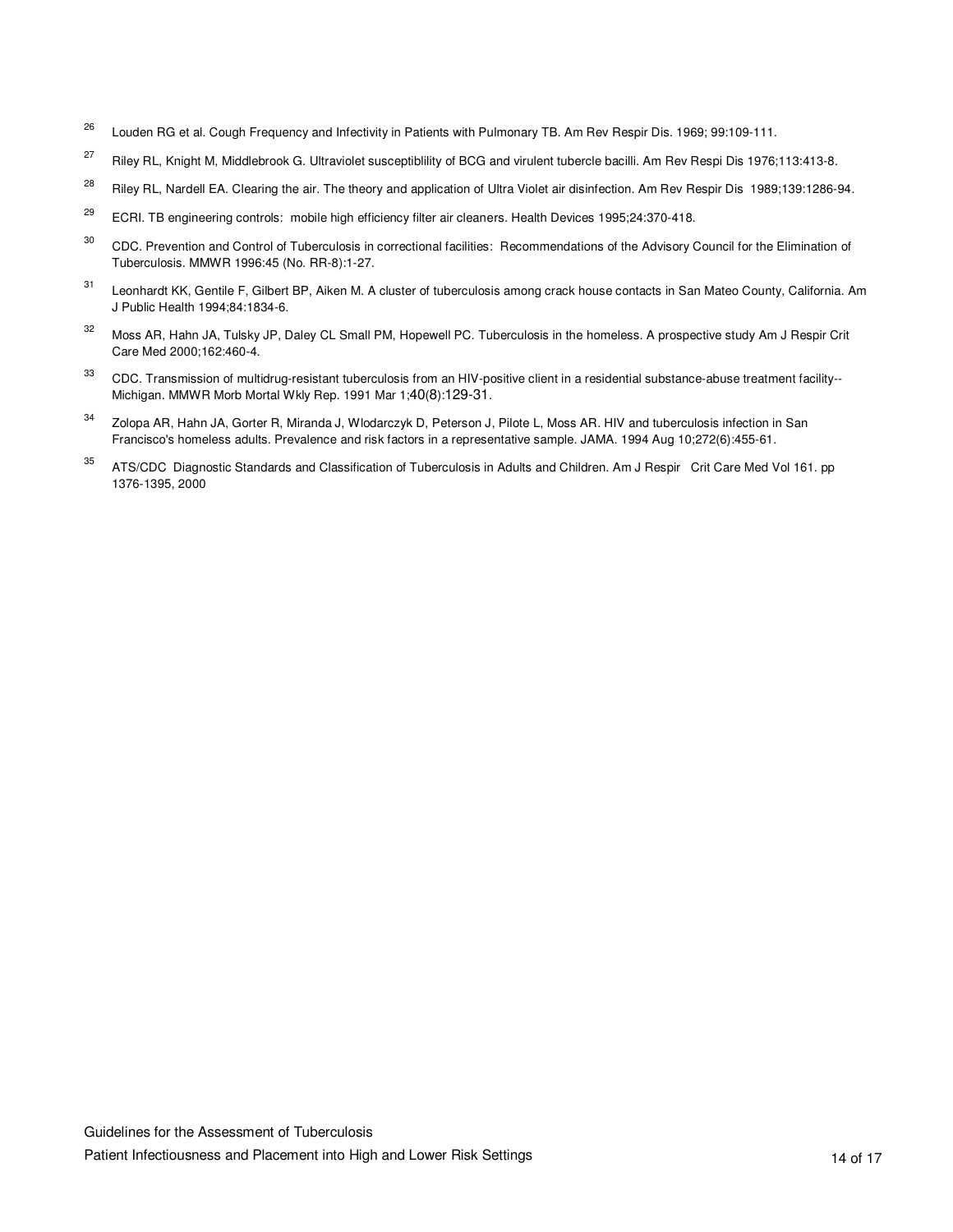### **X. Additional Reading**

Bifani PJ et al. Identification of a W Variant Outbreak of M. tb. via Population Based Molecular Epidemiology. JAMA, 1999; 282:2321

Brindle R et al. Serial Counts of M. tb. in Sputum as Surrogate Markers of the Sterilizing Activity of RIF and PZA in Treating Pulmonary TB. BMC Pulm Med, 2001; 1:2

Burgos M et al. Effect of Drug Resistance on the Generation of Secondary Cases of TB. J Infect Dis, 2003; 188:1878

Cambanis A et al. A One Day Method for the Diagnosis of Pulmonary TB in Rural Ethiopia. Int J Tuberc Lung Dis, 2006: 10:230

Cohen RA, Muzaffar S, Schwartz D, Bashir, S, et al. Diagnosis of Pulmonary TB Using PCR Assays on Sputum collected within 24 hours of hospital admission. Amer. J of Resp. & Critical Care Med. 1998. 157: 156-16.

Cruciani M et al. The Impact of Human Immunodeficiency Virus Type 1 on Infectiousness of Tuberculosis: A Meta-Analysis. CID, 2001; 33:1922

Earnest MA et al. Defining the Issues: Returning Patients with TB to Institutional Settings. Clin Infect Dis, 1995; 20:497

Fennelly KP. Variability of Airborne Transmission of Mycobacterium tuberculosis: Implications for Control of Tuberculosis in the HIV Era (Editorial). CID, 2007; 44:1358

Fennelly KP.The Role of Masks in Preventing Nosocomial Transmission of TB. Int J Tuberc Lung Dis, 1998; 2 (Suppl 1):103

Gopi PG et al. Smear Examination of Two Specimens for the Diagnosis of Pulmonary TB in Tiruvallur District, South India. Int J Tuberc Lung Dis, 2004; 8:824

Grybowski S et al. Contacts of Cases of Active Pulmonary TB. Bull IUT, 1975; 50:90

Gunnels JJ et al. Infectivity of Sputum Positive TB Patients on Chemotherapy. Am Rev Resp Dis, 1974; 109:323

Kamar SR et al. A Controlled Study of the Influence of Segregation of TB Patients for One Year on the Attack Rate of TB in a 5 Year Period in Close Family Contacts. Bull WHO, 1966; 34:517

Katamba A et al. Efficacy of a Third Serial Sputum Smear Examination in the Diagnosis of TB in Moldova and Uganda. Int J Tuberc Lung Dis, 2007; 11:659

Kato-Maeda M et al. The Nature and Consequence of Genetic Variability within M.tb. J Clin Invest, 2001; 107:533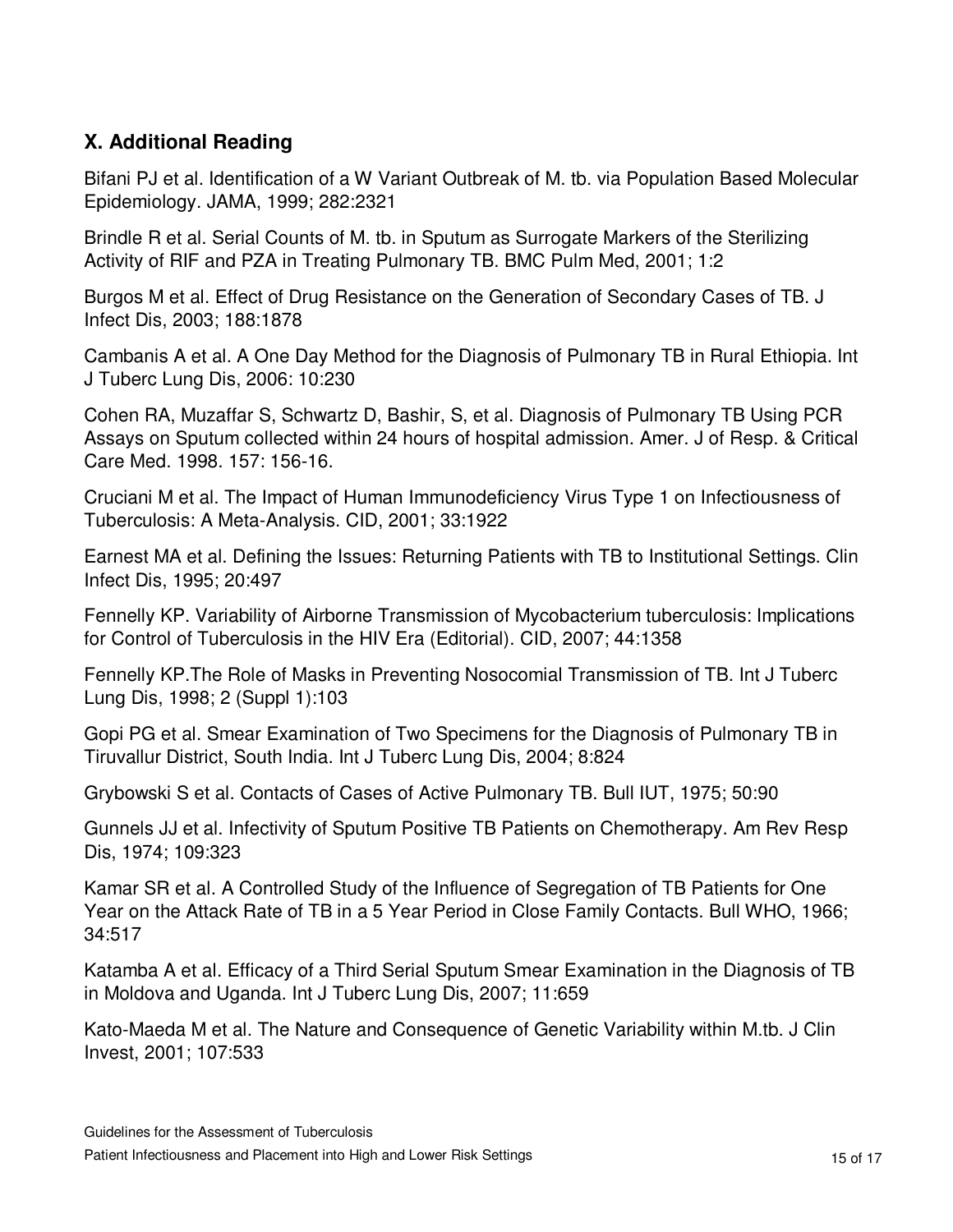Kenyon TA et al. Transmission of MDR M. tb. During a Long Airplane Flight. NEJM, 1996; 334:933

Leonard MD et al. How Many Sputum Specimens are Necessary to Diagnose Pulmonary TB? Am J Infect Control, 2005; 33:58

Lienhardt C et al. Risk Factors for Tuberculosis Infection in Sub-Saharan Africa. AJRCCM, 2003; 168:448

Lutong L et al. Association Of Prevalence Of Tuberculin Reactions With Closeness Of Contact Among Household Contacts Of New Smear-Positive Pulmonary TB Patients. AJRCCM, 2000; 4:275

Matthew P et al. Are Three Sputum AFB Smears Necessary for Discontinuing TB Isolation? J Clin Microbiol, 2002; 40:3482

Merrick ST et al. Comparison of Induced by Expectorated Sputum for the Dx of Pulmonary TB. Am J Infect Control, 1997; 25:463

Parry CM et al. The use of Sputum Induction for Establishing a Diagnosis in Patients with Suspected Pulmonary TB in Malawi. Tubercle and Lung Dis, 1995; 76:72

Riley RL, Moodie AS. Infectivity of Patients with Pulmonary TB in Inner City Homes. ARRD, 1974: 110:810

Riley RL, et.al. Infectiousness of air from a tuberculosis ward. Ultraviolet irradiation of infected air: comparative infectiousness of different patients. Am Rev Respir Dis, 1962; 85:511

Riley RL et al. Aerial Dissemination of Pulmonary TB. Am J Epi, 1959; 70:185

Sarin R et al. Diagnosis of TB Under RNTCP: Examination of Two or Three Sputum Specimens. Ind J Tub, 2001; 48:13

Shaw JB et al. Infectivity of Pulmonary TB in Relation to Smear Status. Am Rev TB, 1954; 69:724

Snider DE et al. Infection and Disease Among Contacts of TB Cases with Drug Resistant and Drug Susceptible Bacilli, Am Rev Resp Dis, 1985; 132:125

Telzak EE et al. Factors Influencing Time to Sputum Conversion Among Patients with Smear-Positive Pulmonary TB. Clin Infect Dis, 1997; 25:666

Tourbes ME et al. Comparison of Two Techniques of Sputum Induction in the Diagnosis of Pulmonary TB. Int J Tuberc Lung Dis, 2005; 9:56

Urbanczik R. Present Position of Microscopy and of Culture in Dx Mycobacteriology. Medical Microbiology, Infect Diseases, Virology, Parasitology, 1985; 261:87